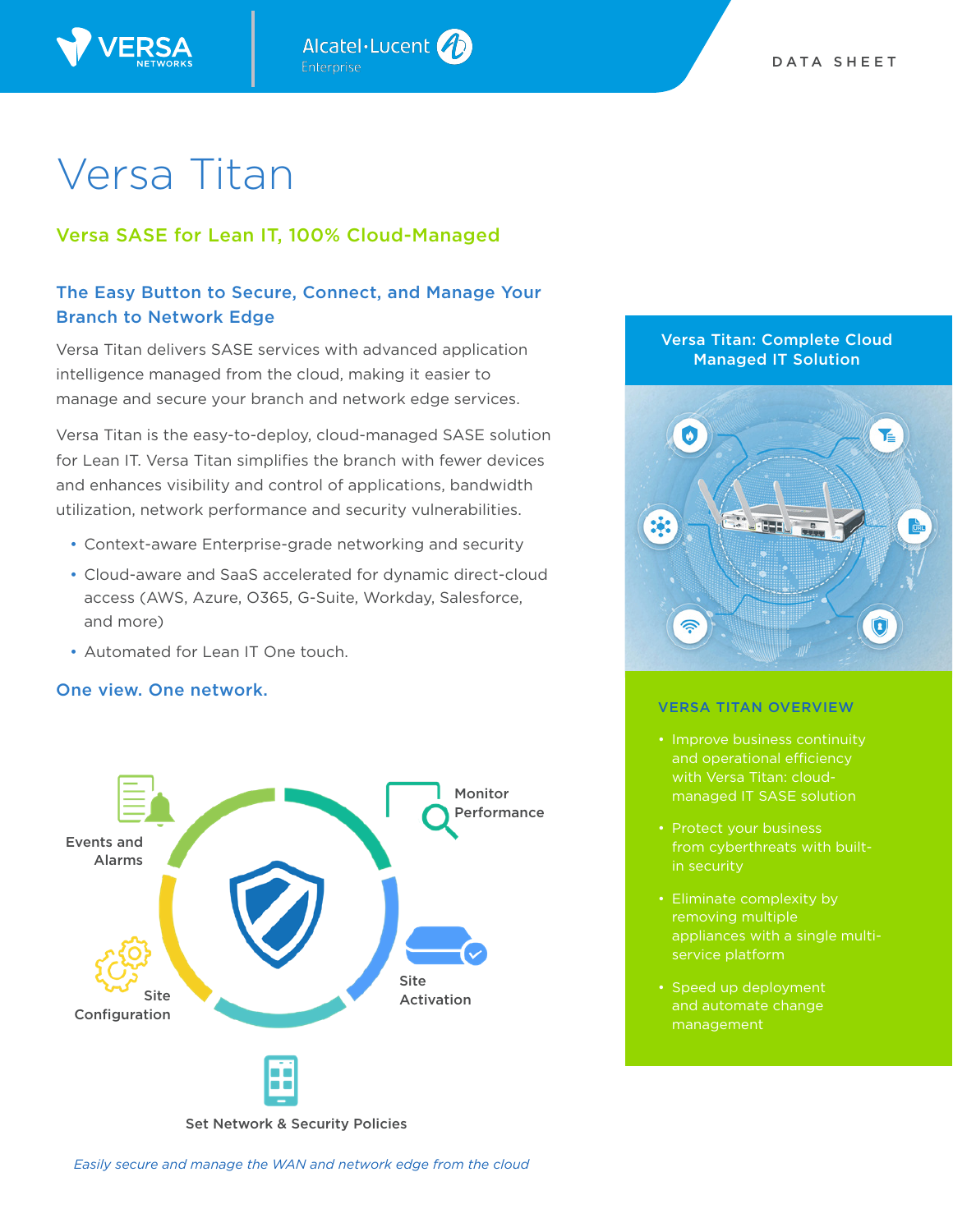### The Easy Button for IT

Simplify deployment and operations of your branch and network edge via an intuitive UI (user interface) that integrates provisioning, configuration, monitoring and license management. Versa Titan provides you an easy button to configure and secure your branch and network edge. Versa Titan enables IT management anywhere, anytime via a cloud-managed portal and mobile app. IT is provided granular contextual visibility to the users, devices, application and network of the entire estate from the cloud.

Versa Titan delivers the following capabilities at the branch:

- Routing, Secure SD-WAN, CGNAT
- WAN: MPLS, broadband, 3G/4G, LTE-A
- LAN: Ethernet & Wi-Fi
- Multi-Link with Dynamic Path Selection
- Application Traffic Steering and QOS
- User/Application visibility and prioritization
- Integrated Versa SASE capabilities
	- Versa Secure Access (ZTNA) delivering private access to corporate network
	- Versa hosted Secure Web Gateway delivering internet access with SaaS prioritization



*Securely activate sites from your mobile device*

### Cloud-managed SASE services to support business agility

IT automation with always-on management and support to keep your business up and running – without draining IT resources.



*Seamless management experience, whether mobile-app or web-based browser*

| 1109 Amanda Dr. Great Falls, Virginia<br>← Sector-112 : Configuration<br>×<br>United States, 22066 | 1909 Amanda Dr, Great Falls, Virginia<br>< Sector-112 : Configuration<br>×<br>United Statos, 22066 |
|----------------------------------------------------------------------------------------------------|----------------------------------------------------------------------------------------------------|
| Last updated 5 minutes ago                                                                         | Last updated a minute ago<br>c                                                                     |
| NETWORK<br><b>SECURITY</b><br><b>STEERING</b>                                                      | <b>NETWORK</b><br>SECURITY<br><b>STEERING</b>                                                      |
| Easy Steering Picks                                                                                | Easy Security Picks                                                                                |
| Real Time<br><b>Business Critical</b>                                                              | Customize<br><b>Firewall Policies</b><br>URLs                                                      |
| <b>Default</b><br>mm<br>Default<br>Low Priority                                                    | 0 Blacklisted URLs<br>0 Whitelisted URLs<br>URL Category<br>Low<br>Standard<br>Advanced            |
| PUBLISH<br><b>BACK</b>                                                                             | IP Reputation<br>Standard<br>Atlyanced<br>Low                                                      |
| Rapidly configure networking,<br>security and traffic steering                                     | Antivirus<br>Standard<br>Advanced<br>Low<br>Intrusion Prevention System                            |
|                                                                                                    | Standard<br>Low<br>Advanced                                                                        |

BACK

*Use our pre-defined application-traffic steering policies or easily customize to your need*

NEXT

# Secure and deploy sites fast, increase site capacity and application performance intelligently

Versa Titan provides SASE services for Lean IT, delivering and optimizing enterprise and cloud applications while reducing WAN costs, securing Work-from-Anywhere (WFA) users, and improving site reliability to meet evolving business transformation objectives.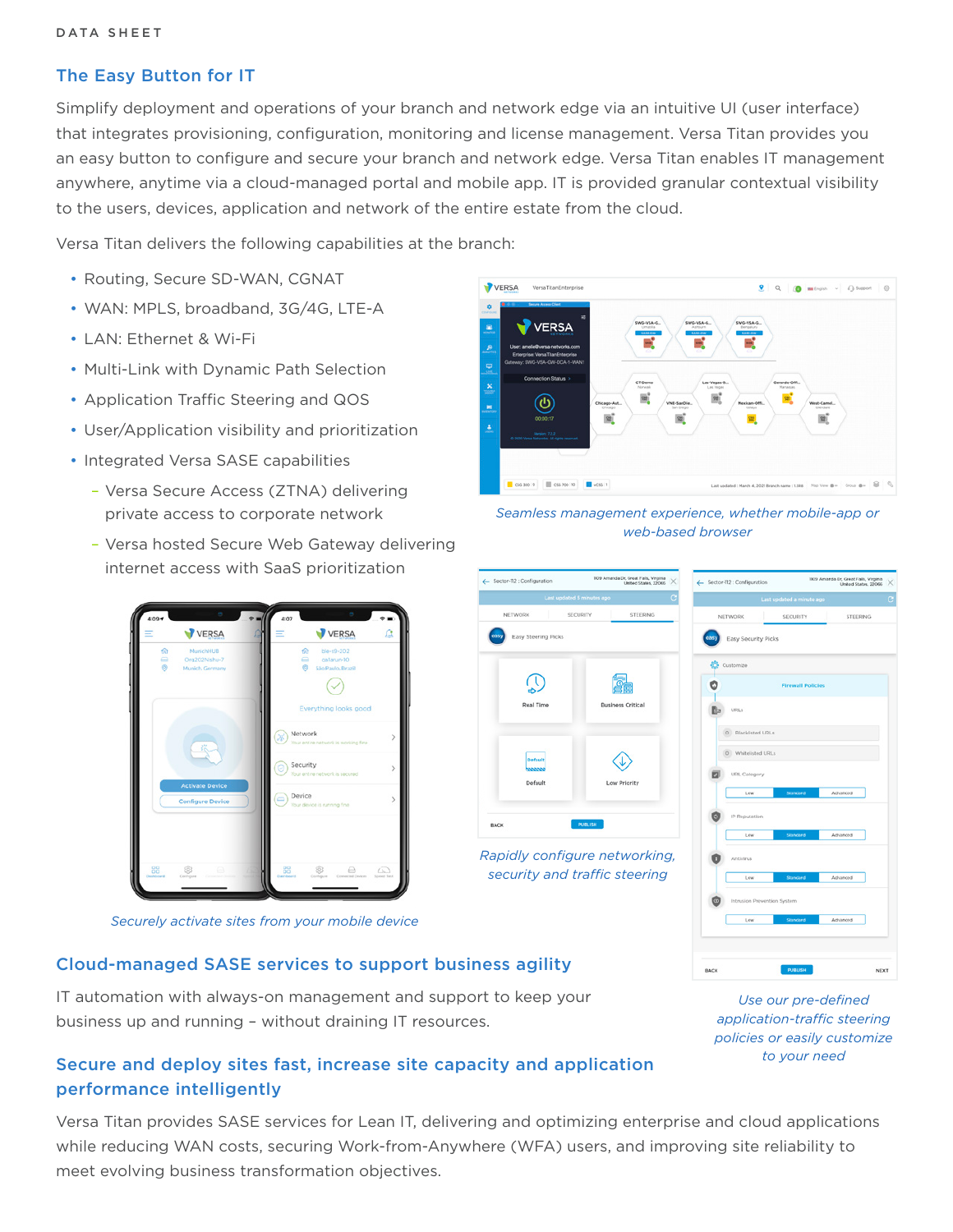← SECURITY

### Secure users, devices, and sites for Wi-Fi, LTE, and Internet regardless of location

Security is inherent to Versa Titan with an NGFW included in the default package and UTM as an optional service. Gain real-time, advanced security for on-premises and cloud WAN paths, strengthening compliance

and protection requirements, with network micro-segmentation, traffic encryption and sophisticated encryption management capabilities to ensure hybrid-WAN security from day one. Enable ZTNA for all your remote users and continuously stay updated with integrated analytics and automated reporting.



*Instant status updates for your sites, device, security and networking*





1109 Amanda Dr, Great Falls, Virginia<br>United States, 22066

*Granular and contextual visibility to application utilization at the branch*

# Simplified Control and Visibility

Versa Titan provides application optimization and WAN services management controls in one integrated, cloud-based console and mobile app. It's easy to automate and reprogram policies across multiple clients and multiple virtual network functions, while monitoring and analyzing the impact of associated changes.

# Fast and Efficient Support

Get quick and easy access to Technical support through the on-line portal and mobile-app to access:

- Self-help tutorials
- FAQs
- Community support
- "How to" videos
- Live chat with technical experts

*Quickly get a view into any security risks and correlate to what kind of traffic and categories* 





| Service<br>Type | $\div$ | Subscription                                   | Site                                                                                 | Device<br>Name |     |               |       |                 | License Number S/W Version Reseller Name Expiration Date Service State (2) | Action            |
|-----------------|--------|------------------------------------------------|--------------------------------------------------------------------------------------|----------------|-----|---------------|-------|-----------------|----------------------------------------------------------------------------|-------------------|
| cold            |        | 1 Year<br>Subscription<br>Advanced<br>Security | Japan<br>4-chame-21-番27号<br>Setagaya, Setagaya<br>City.Tokyo.Tokyo.Japan.54-<br>8504 | vbiinc-5       | 187 | versa-flexynf | bloom | 4-18-2020       | $\qquad \qquad \blacksquare$                                               | <b>DEACTIVATE</b> |
| silver          |        | 1 Year<br>Subscription<br>Advanced<br>Security | SuperKing<br>2716 N San Fernando Rd.Los<br>Angeles CA United<br>States.90065         | vbiinc-1       | 119 | versa-flexynf | bloom | 4-18-2020       | $-o$                                                                       | <b>DEACTIVATE</b> |
| gold            |        | 1 Year<br>Subscription<br>Advanced<br>Security | Marketing<br>6121 Caminito Del Oeste San<br>Diego,CA,United States,92111             | vbiinc-4       | 141 | versa-flexynf | bloom | $4 - 21 - 2020$ | $ \bullet$                                                                 | DEACTIVATE        |

*Manage your software licenses and even RMAs right from the portal*